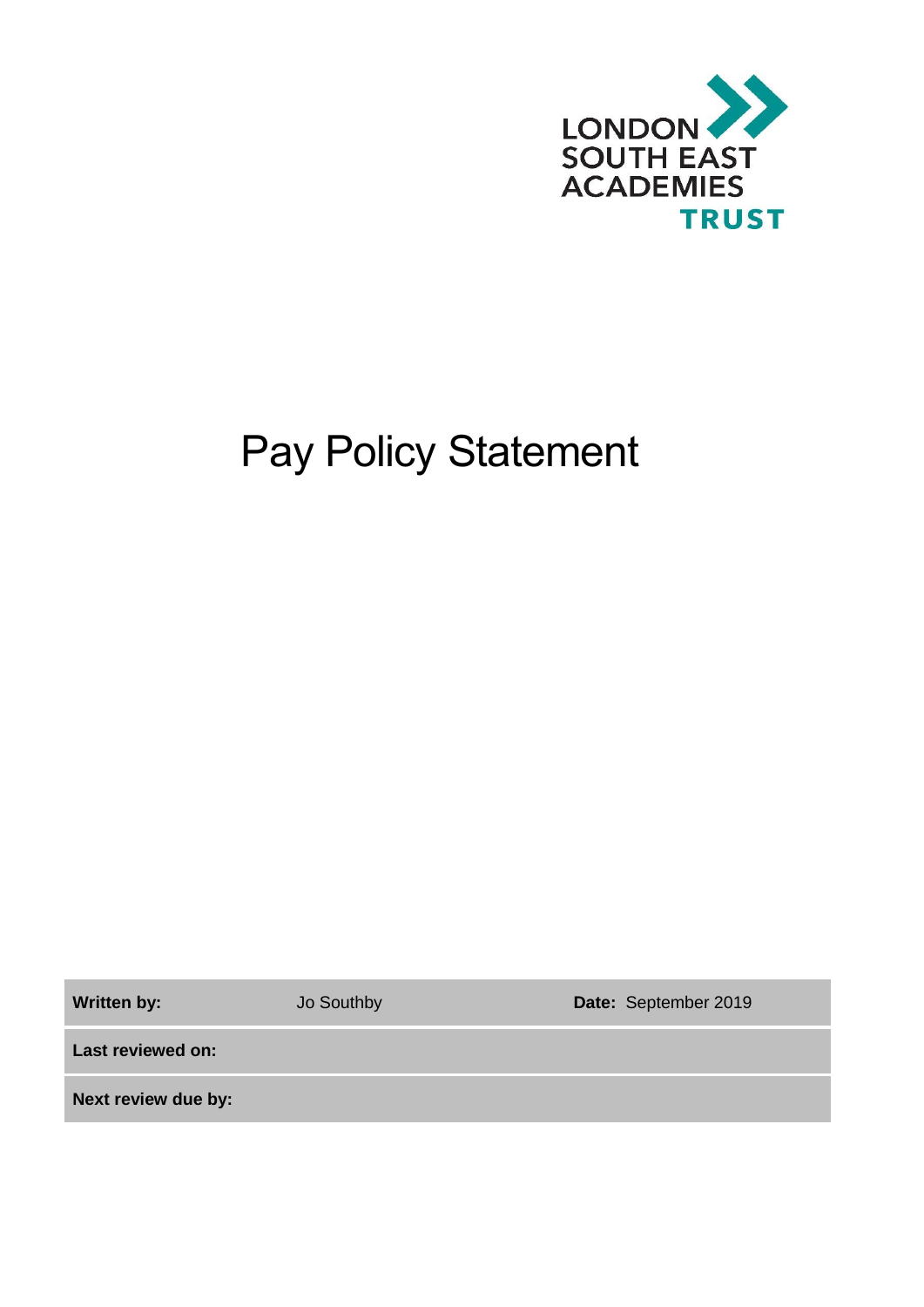## **CONTENTS**

| $1_{-}$ |  |
|---------|--|
| 2.      |  |
| 3.      |  |
| 4.      |  |
| 5.      |  |
| 6.      |  |
| 7.      |  |
| 8.      |  |
| 9.      |  |
|         |  |
|         |  |
|         |  |
|         |  |
|         |  |
|         |  |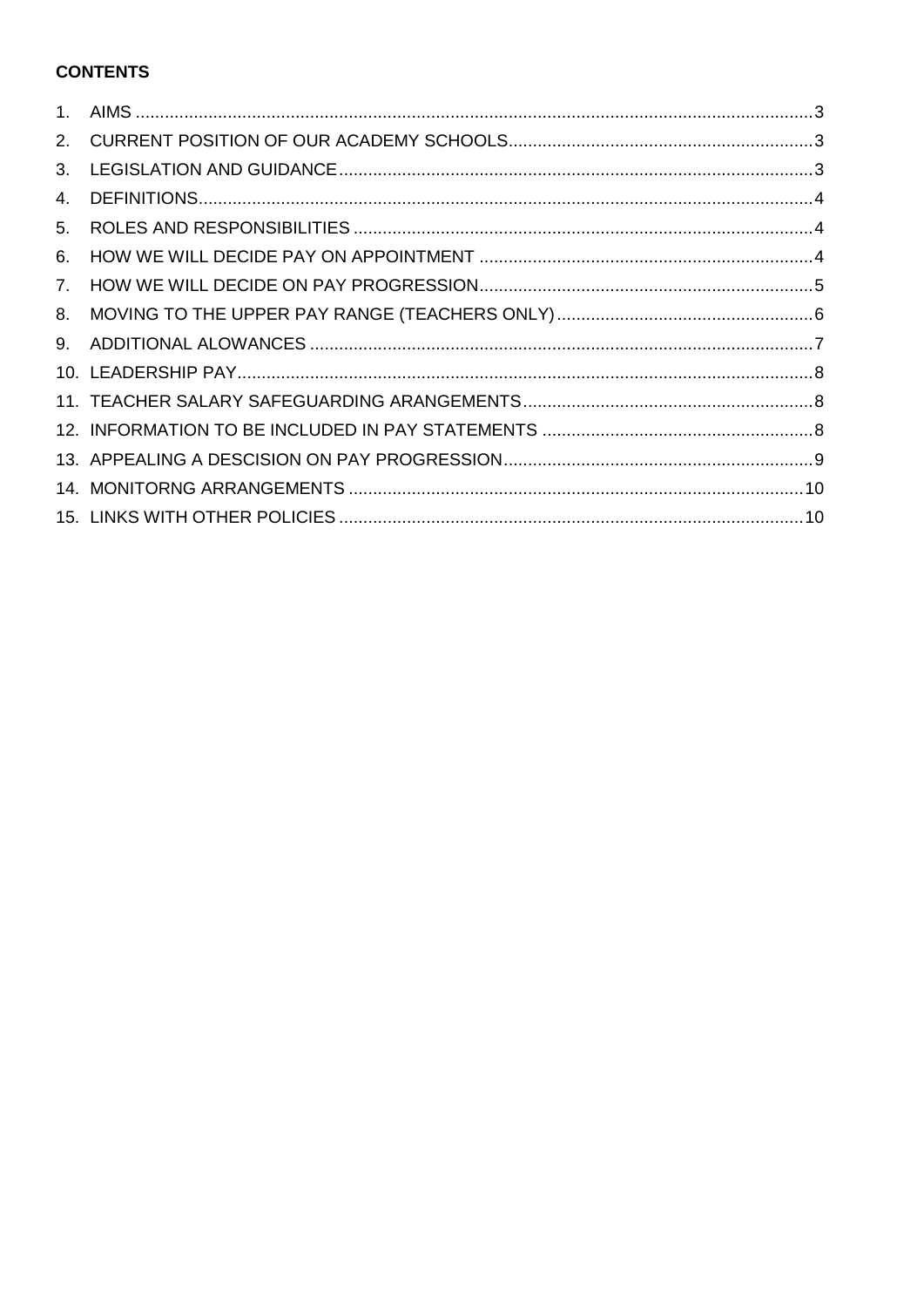## **PAY POLICY STATEMENT**

## <span id="page-2-0"></span>**1. AIMS**

This policy aims to:

- Clearly explain how we will determine the pay for all staff working in our academies.
- Outline the pay scales used based on our current position for all non-teaching staff and in relation to Teachers Pay and Conditions for all teaching staff.
- Set out a clear framework for pay and progression throughout the schools.

Adopting this policy will:

- Support the recruitment and retention of high quality staff at all levels, teaching and non-teaching.
- Enable us to recognise and reward staff for their contribution to the schools and the wider Trust.
- Ensure that pay decisions are made in a fair and transparent way.

## <span id="page-2-1"></span>**2. CURRENT POSITION OF OUR ACADEMY SCHOOLS**

This policy explains the current position of our schools taking into account their route to conversion and joining of London South East Academies Trust. Two of our schools are sponsored academies and the remainder are converter academies with two only recently joining LSEAT in April 2019. All academies which converted have agreed TUPE arrangements for staff, meaning that they have protected status for a period of time and transferred to the Trust on the same terms and conditions as they had prior to conversion. Any changes to pay and conditions will require consultation with staff and their unions prior to being agreed at Trust Board level.

## <span id="page-2-2"></span>**3. LEGISLATION AND GUIDANCE**

For teaching staff, this policy complies with the [School Teachers Pay and Conditions Document](https://www.gov.uk/government/publications/school-teachers-pay-and-conditions)  [\(STPCD\).](https://www.gov.uk/government/publications/school-teachers-pay-and-conditions) It is based on the [model pay policy](https://www.gov.uk/government/publications/reviewing-and-revising-school-teachers-pay) created by the Department for Education (DfE).

For support staff where the academy has converted to join the Trust, non-teaching staff remain under the Bexley Pay Policy and are on Bexley Local Authority Pay Scales 1-19. For staff employed in the Bromley Hub schools, non-teaching staff are employed currently on LSEC pay scales. It is our intention to review all non-teaching pay scales as part of a wider Trust review for implementation in September 2020 following consultation with staff and unions.

As a Trust, we are free to determine our own approach to deciding teachers' pay. However, since all of our teaching staff have contracts that specifically incorporate conditions from the School Teachers Pay and Conditions Document (STPCD), these will continue to apply due to the [Transfer of Undertakings](http://www.legislation.gov.uk/uksi/2006/246/contents/made)  [\(Protection of Employment\) \(TUPE\) Regulations 2006,](http://www.legislation.gov.uk/uksi/2006/246/contents/made) which protect employees' terms and conditions when a maintained school becomes an academy.

As such, this policy complies with the **STPCD**. It is also based on the [model pay policy](https://www.gov.uk/government/publications/reviewing-and-revising-school-teachers-pay) created by the Department for Education (DfE).

This policy complies with our funding agreement and articles of association.

As an academy, we are free to determine our own approach to deciding non-teachers' pay. However, at this point we adhere to the Bexley Pay Scales for all non-teaching staff (Bands 1-9 and Bands 10- 19) where the schools are based in London Borough of Bexley and are convertor academies. Our Bromley schools, as sponsored academies, are broadly in line with LSEC pay scales for staff in support roles.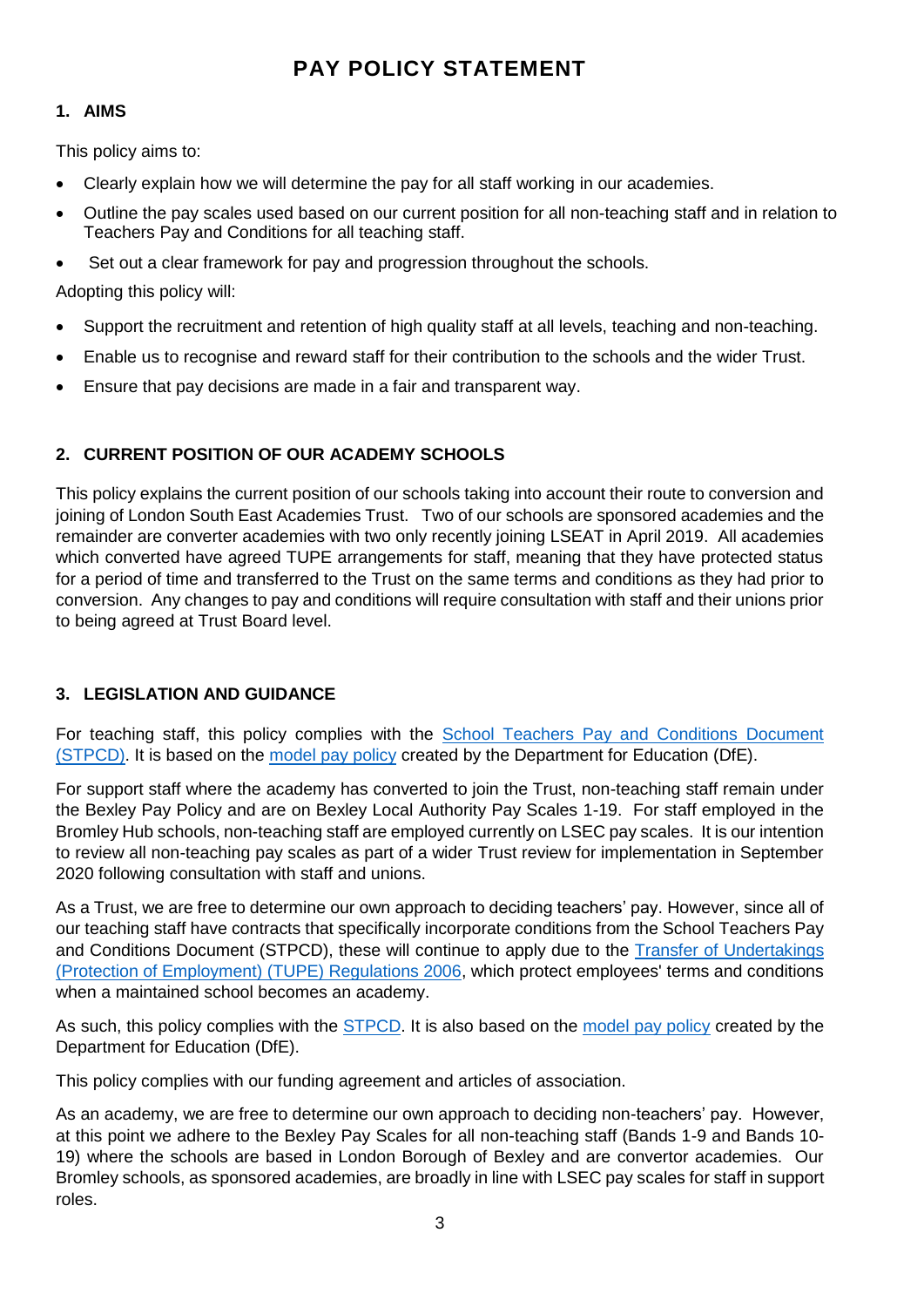When implementing our pay policy, we will abide by:

- The [Employment Relations Act 1999,](http://www.legislation.gov.uk/ukpga/1999/26/contents) which establishes a number of statutory work rights
- The [Part-time Workers \(Prevention of Less Favourable Treatment\) Regulations 2000](http://www.legislation.gov.uk/uksi/2000/1551/contents/made) and the [Fixed-](http://www.legislation.gov.uk/uksi/2002/2034/contents)[Term Employees \(Prevention of Less Favourable Treatment\) Regulations 2002,](http://www.legislation.gov.uk/uksi/2002/2034/contents) which require us to ensure part-time and fixed-term workers are treated fairly
- The [Equality Act 2010](http://www.legislation.gov.uk/ukpga/2010/15/contents?) which requires schools to have due regard to the need to eliminate discrimination and advance equality of opportunity and foster good relations between people who share a protected characteristic and those who do not share it
- The [principles of public life](https://www.gov.uk/government/publications/the-7-principles-of-public-life/the-7-principles-of-public-life--2) which require those conducting the procedures to be objective, open and accountable

Our procedures for addressing grievances in relation to pay are based on the ACAS grievance [code of](http://www.acas.org.uk/media/pdf/f/m/Acas-Code-of-Practice-1-on-disciplinary-and-grievance-procedures.pdf)  [practice](http://www.acas.org.uk/media/pdf/f/m/Acas-Code-of-Practice-1-on-disciplinary-and-grievance-procedures.pdf) and are set out in our staff grievance procedures.

#### <span id="page-3-0"></span>**4. DEFINITIONS**

- **Teacher** includes all staff qualified and appointed to teach at the school. This includes the leadership team, the Head Teacher / Head of School and Executive Head Teacher, unless otherwise stated.
- **Teaching and learning responsibility** is a payment awarded to a classroom teacher for undertaking a sustained additional responsibility, for the purpose of ensuring the continued delivery of high-quality teaching and learning and for which the teacher is made accountable
- **Main and upper pay ranges** are the ranges on which a classroom teacher's salary will be set
- **Leadership group** comprises the Head Teacher, Deputy Head and Assistant Head (all covered by STCPD) and senior leadership staff who are not qualified teachers but have specific qualifications and experience which adheres to their job description and person specification. Staff who are in leadership roles but non-teaching may be paid on the Leadership Scale or alternatively will be paid on the higher Bexley Scale (Bands 10-19) or LSEC grading.

#### <span id="page-3-1"></span>**5. ROLES AND RESPONSIBILITIES**

Line managers will make recommendations on staff pay following the annual appraisal. Line managers make recommendations to the Executive Head Teacher of each hub and in consultation with Heads of School or Heads of Service (either through a Hub Performance Management Meeting or on a 1:1 basis).

Executive Head Teachers present a Performance Review Report to the Local Governing Body.

The Local Governing Body make final recommendations to the Trust Board through the Executive Head Teachers.

Final pay decisions are made by the Trust Board.

#### <span id="page-3-2"></span>**6. HOW WE WILL DECIDE PAY ON APPOINTMENT**

Salary scales are determined by the Executive Head Teacher in line with HR advice and guidance based on existing posts in the structure and any restructure process. All posts in the school structures are on a determined pay scale or band to protect staff and ensure that there is equality in terms of pay and opportunities for all staff working in the same role and with the same job description.

Our current position is that all posts advertised will be within the pay range for an existing post with the same job title and job description. All posts which are under Bexley Pay Scales have been graded according to the Establishment Panel criteria to ensure parity. Posts in the Bromley schools under LSEC Pay Scales are graded to match existing posts in the college structure and across the academy schools. Our future intention is that the scales across our academy schools will be consistent following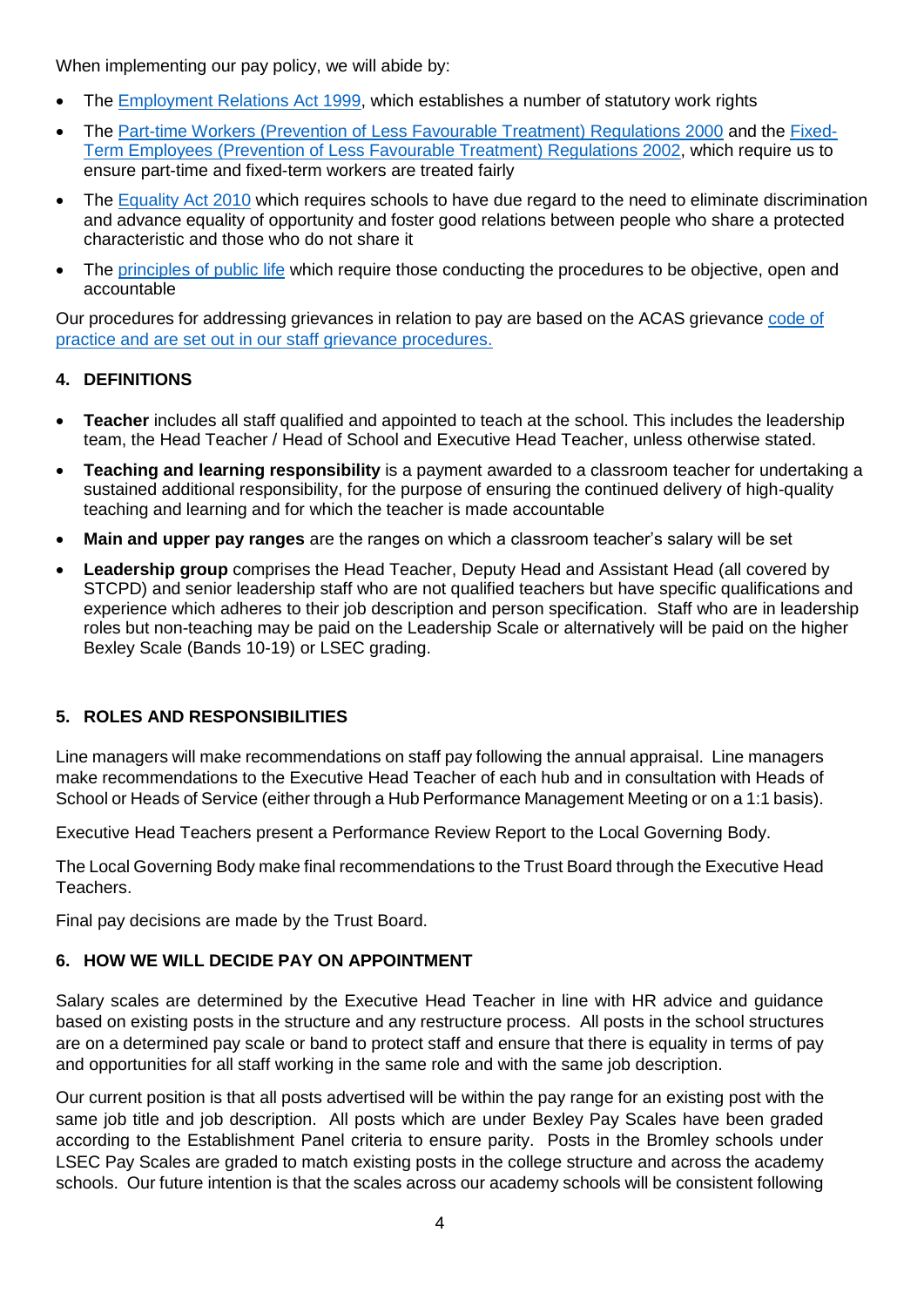consultation with staff and all new staff will be paid on the new salary scales. Existing staff may opt to transfer to the new scales or remain on their historically determined scales. However, there will be minimal difference between existing pay scales and the proposed Trust scales.

Historically and under the LSEC and the Bexley Pay Scales, salaries are determined by taking into account a range of factors, including:

- The nature of the post
- The level of qualifications, skills and experience required
- Market conditions
- The wider school context

For teaching posts, salaries are advertised as either Main Pay Scale Posts, Upper Pay Scale where additional responsibilities or tasks are involved in the post or with an attached TLR for a curriculum coordination responsibility. The point on each scale is determined based on experience and taking account of the budgetary position within each school. There is no assumption that a teacher will be paid at the same rate as they were being paid in a previous school. For teaching staff the STPCD will always apply.

#### <span id="page-4-0"></span>**7. HOW WE WILL DECIDE ON PAY PROGRESSION**

#### 7.1. Annual Reviews

The Local Governing Body will ensure that each member of staff's salary is reviewed annually between 1 September and 30th November, in alignment with our annual appraisal period. All teacher appraisals must be completed by 31st October each year and support staff by the end of November in order that recommendations can be presented to the LGB and referral to the Trust Board for approval take place before the end of the Autumn Term.

Pay progression will be decided based on their performance during the previous appraisal period. The salary will be decided with reference to the appraisal reports and the pay recommendation they contain.

When making decisions, the LGB and, subsequently, the Trust Board will take into account the following:

- For teachers under STPCD: the performance of the teacher over the appraisal period, using evidence of their performance against their objectives and the Teachers' Standards collected throughout the appraisal period. Our appraisal arrangements, including what evidence will support judgements, are set out in full in our appraisal policy.
- The pay recommendation made in the teacher's / staff member's appraisal report
- The report from the Executive Head Teachers based on dialogue with their senior leadership team
- Any changes to the responsibilities and expectations of the teacher's / staff member's role
- The wider school context, including the budget

When deciding pay progression based on performance, we will:

- Consider metrics based on the school improvement plan and how these have been contributed to by the staff member taking account data analysis, outcomes for pupils and progress (targets set should stipulate the expected levels of progress and outcomes to be achieved).
- Consider the impact of the member of staff on the team and the school in meeting whole school targets.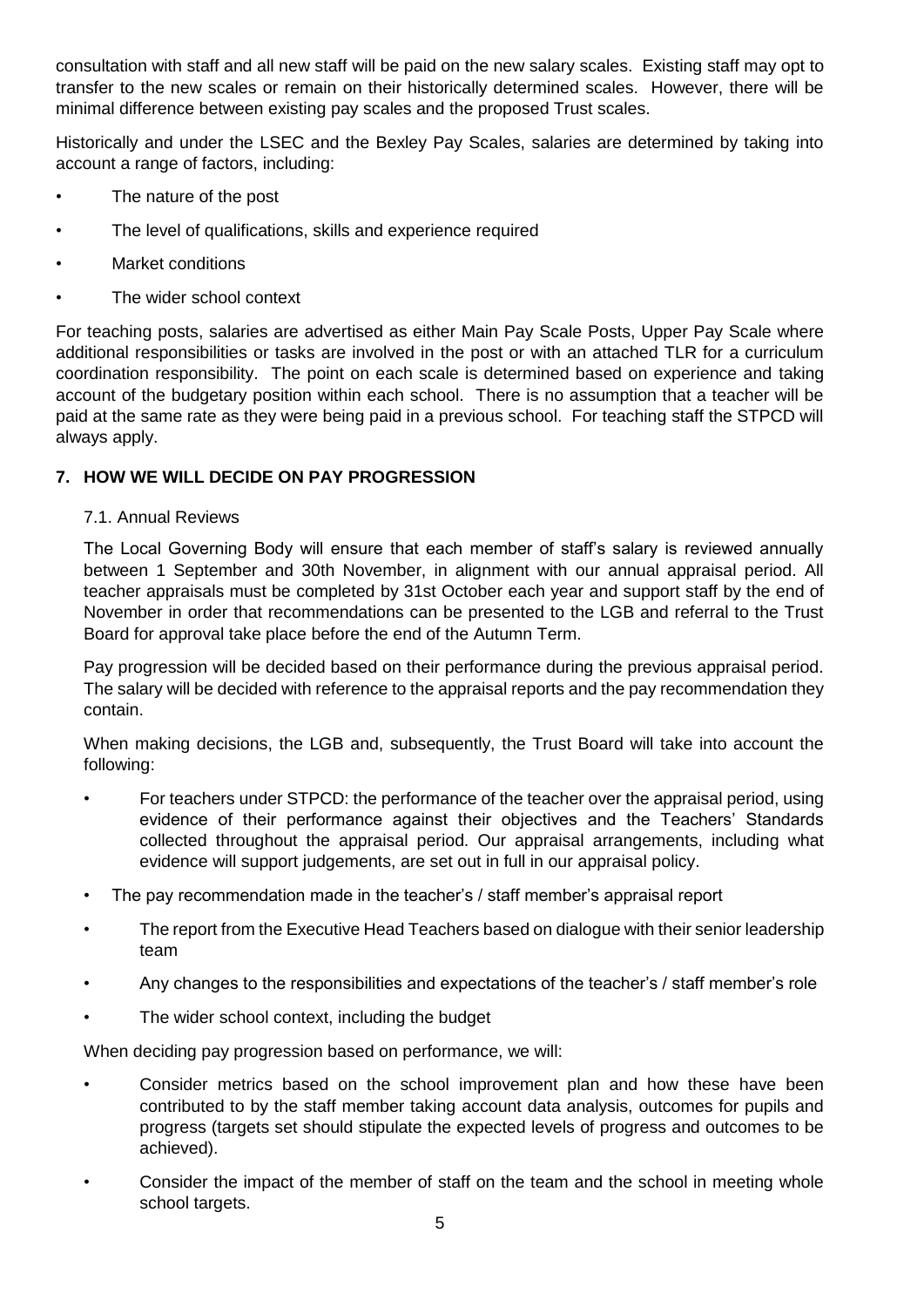- Consider whether all aspects of the role and job description are being met.
- Consider the wider context of the school and organization in terms of staff conduct, attendance, punctuality and attitude.
- In all cases, the Executive Head Teacher, LGB and the Trust Board must take into account external contextual issues which may impact on performance where the target(s) are dependent on input from other colleagues or stakeholders.
- Where staff fully meet their targets or meet them in all cases (except where negative contextual impact is evident), consideration must be given to pay progression. However, fully meeting targets will not automatically result in pay progression where budgetary pressures necessitate decisions being only considered in circumstances where staff have exceeded targets.
- Where staff have exceeded all targets set, consideration may be given to more than one point or level of progression where the Executive Head Teacher's report presents a solid business case and the Trust Board are in agreement, thus allowing higher performers to progress faster.

The decision can be 'no pay progression' without triggering the capability policy.

Any decision on pay progression for teachers will be back-dated to 1st September of the academic year in which the decision was approved by the Trust Board with pay being also back-dated to this date and included in the January salary payment for teaching staff. Pay progression for all other staff will be paid according to the review dates in place at the point of TUPE or from the start of the next term (1st January).

#### 7.2. Mid-year reviews

All staff undertake mid-year reviews to support them in achieving their targets. Mid-point reviews take place in March – May each year. Reviews may take place at other times of the year if an individual's role or job description changes. Changes include going part-time and taking on or removing additional roles and responsibilities.

A written statement will be given after any review and will give information about why it was made.

#### <span id="page-5-0"></span>**8. MOVING TO THE UPPER PAY RANGE (TEACHERS ONLY)**

#### 8.1. Making Applications

All qualified teachers can apply to be paid on the upper pay range, and any application will be assessed in line with this policy.

Applications can be made at least once a year. Applications must be submitted by the first day of term in September each year but teachers are expected to raise their intention to apply during their mid-year review to allow for support and guidance in achieving the expected standards for progression. Applications will be submitted in writing to the Head of School and will be reviewed by line managers and a senior leader. All applications will be treated fairly and impartially.

When submitting an application, please include:

- Results of appraisals under the 2012 regulations, including recommendations on pay
- Where this information is not applicable or available, a statement and summary of evidence to demonstrate that you have met the assessment criteria

#### 8.2. Assessment

In order to be eligible to be paid on the upper pay range, the governing board must be satisfied that:

• The teacher is highly competent in all elements of the Teachers' Standards; and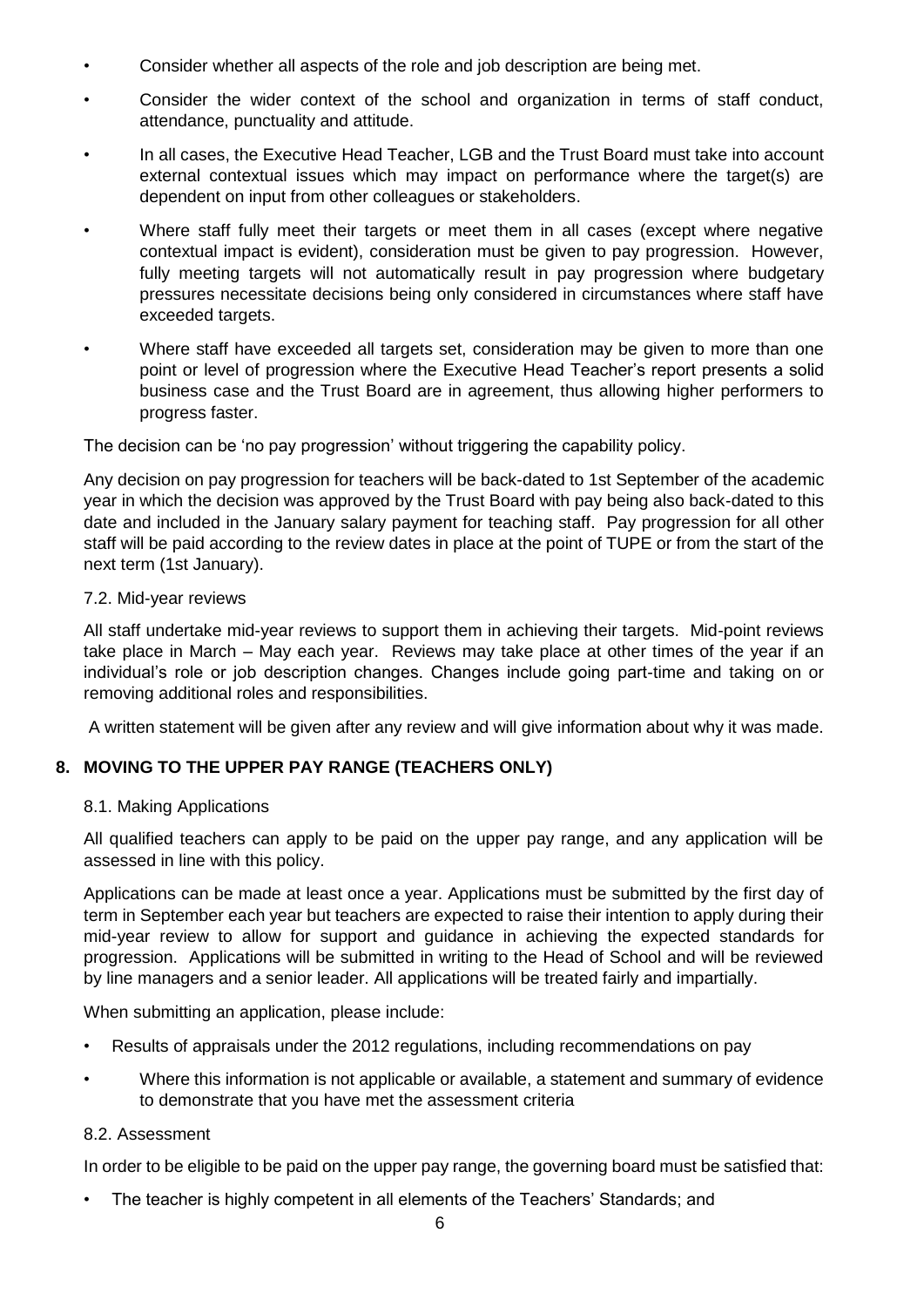• The teacher's achievements and contributions are substantial and sustained

For the purpose of this policy:

#### • '**Highly competent**' means:

Performance which is good enough to provide coaching, mentoring and advice to other teachers, and demonstrate to them effective teaching practice and how to make a wider contribution to the work of the school, in order to help them meet the relevant standards and develop their teaching practice

#### • '**Substantial**' means:

The teacher's contributions are of real importance, validity or value to the school; play a critical role in the life of the school; provide a role model for teaching and learning; make a distinctive contribution to the raising of pupil standards; take advantage of appropriate opportunities for professional development and use the outcomes effectively to improve pupils' learning

#### • '**Sustained**' means:

The teacher's contributions have been maintained over a long period

#### 8.3. The Decision

The assessment will be made and the applicant notified by the end of the Autumn Term.

The decision will be made by governing body and approved by the Trust Board. Considerations will include the nature of the post, the responsibilities it entails, and the qualifications and skills of the teacher.

If successful, applicants will move to the upper pay range from the start of the next term. Pay will be backdated to the first day of term following the Trust Board decision being made.

If unsuccessful, feedback will be provided by line managers in a one-to-one meeting, within 10 working days of the decision notification. The line manager will set out why the application was unsuccessful, and provide advice on how the teacher can improve when making another application in the future.

Decisions will also be communicated in writing. Any appeals against decisions are covered by our staff grievance procedures.

#### <span id="page-6-0"></span>**9. ADDITIONAL ALOWANCES**

Additional allowances are paid as follows:

- Teaching and learning responsibility (TLR) payments curriculum responsibilities (coordination).
- Special educational needs (SEN) allowances applicable in special schools and AP academies in our Trust and may be used where a teacher is working solely with children or young people with EHCPs (at the discretion of the Executive Head Teacher in each local hub).
- Where unqualified teachers take on a sustained additional responsibility or have qualifications and experiences which bring added value to the work being undertaken (TLR payments for whole school or area / department responsibilities).
- Where a teacher is 'acting up' and is assigned the duties of a school leader but is not appointed as a school leader (an honorarium may be awarded with the approval of the LGB based on the role to be undertaken).
- Where a teacher is seconded.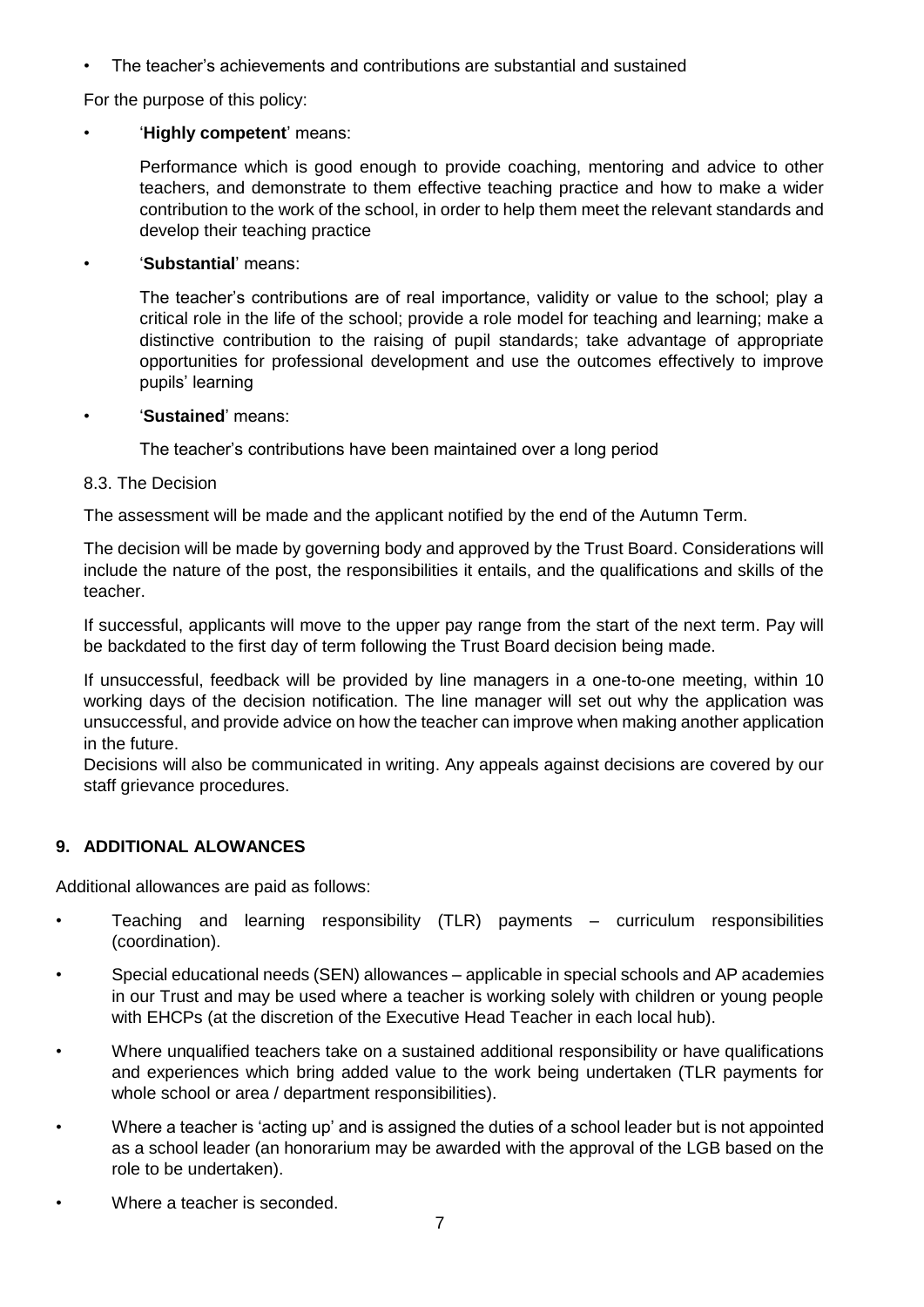Allowances are paid in line with STPCD for teaching staff and through honorariums or additional spine points for staff on the Bexley or LSEC Pay Scales.

## <span id="page-7-0"></span>**10. LEADERSHIP PAY**

Executive Leadership pay is determined in accordance with our Executive Leadership Pay Policy.

Head of School / Head Teacher pay is in line with STPCD and based on school group size with other leadership posts within scales below this and not overlapping with the scale of the post above or below. Leadership scales are calculated using the criteria and metrics in STPCD.

#### <span id="page-7-1"></span>**11. TEACHER SALARY SAFEGUARDING ARANGEMENTS**

We will abide by the STPCD and safeguard teacher's salaries if the post is revised or removed as a result of:

- Closure of the school or education establishment
- Organisational restructuring

Circumstances where higher pay is safeguarded include a removed or reduced:

- Teaching and learning responsibility (TLR) payment: TLR1 or TLR2
- Special educational needs (SEN) allowance
- Unqualified teacher's allowance
- Leadership pay range or leading practitioner pay range

We will follow the STPCD when applying and managing salary safeguarding

#### <span id="page-7-2"></span>**12. INFORMATION TO BE INCLUDED IN PAY STATEMENTS**

When pay is changed, teachers will receive a written statement confirming this as soon as possible and not later than 4 weeks after the decision.

The statement will be issued by LSEAT HR Department on behalf of the Trust Board.

For all teachers, statements will include:

- Payments or other financial benefits awarded
- Any safeguarded sums
- Information on where the teacher can access a copy of the school's staffing structure and pay policy

Statements for members of the leadership group and teachers paid as leading practitioners will also include:

- The basis on which the salary has been determined
- The criteria on which their salary will be reviewed in future

Statements for teachers appointed to the leadership group or paid as a leading practitioner for a fixed period or under a fixed-term contract will also include:

The date that the fixed period or the contract will end, or the circumstances that will lead to the contract ending

Statements for classroom teachers or unqualified teachers who are paid and eligible for allowances as a qualified teacher will also include: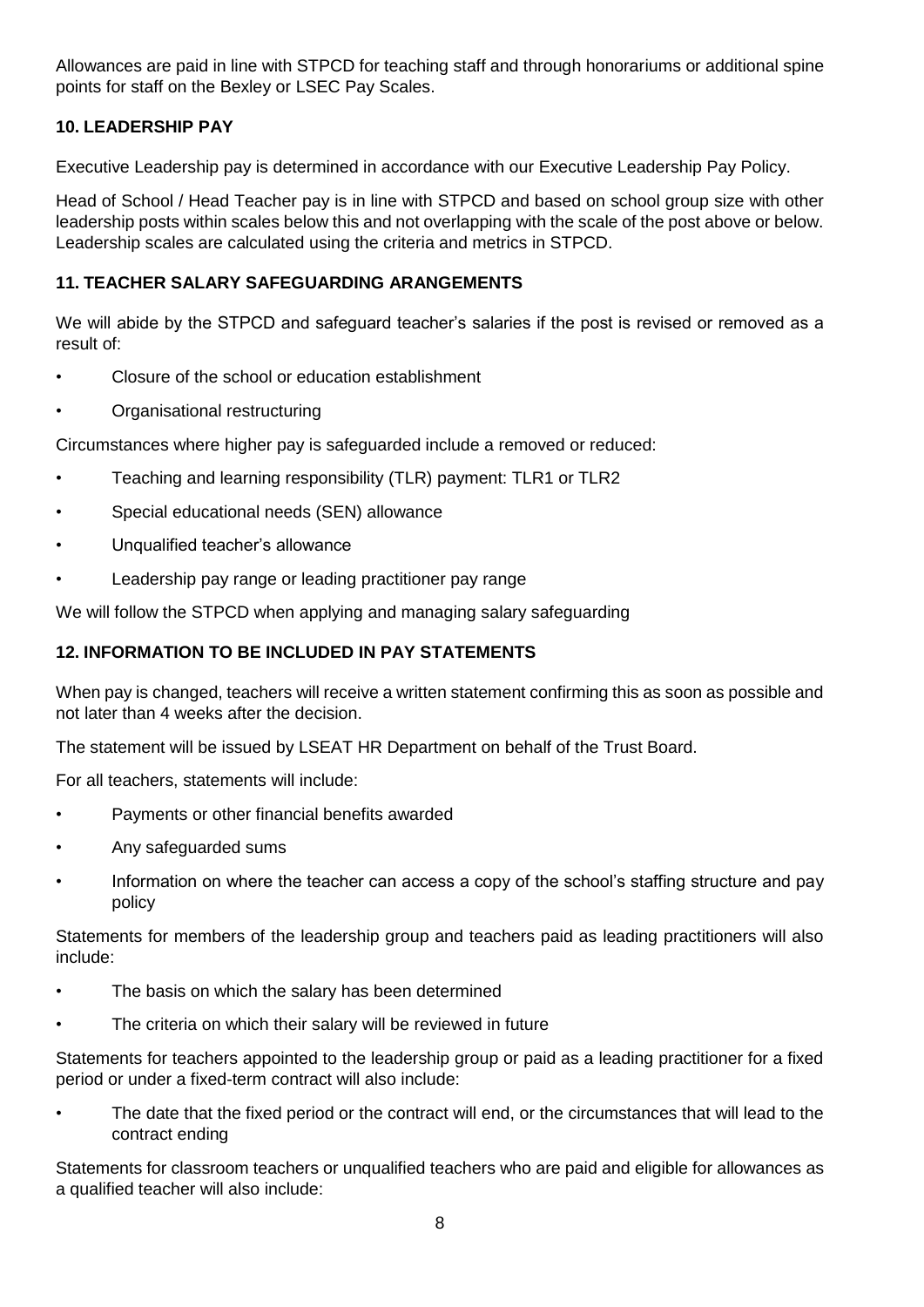- The teacher's position within the pay ranges
- The nature and value of any allowance received
- The value of any teaching and learning responsibility (TLR) payment awarded and details of what it was awarded for

• Where a TLR was awarded to cover a teacher's absence, the end date of circumstances in which it will end

• For TLR3s, the letter should also include a statement that the payment will not be safeguarded

Statements for unqualified teachers will also include:

- The teacher's position within the unqualified teachers' pay range
- The value of any unqualified teacher's allowance awarded and the additional responsibility, qualifications or experience in respect of which the allowance was awarded

Statements for non-teaching staff will include:

- The Band and Point on the salary scale (staff on Bexley Pay Scales) or the actual annual salary (Bromley Hub schools).
- Whether the salary determined is permanent or temporary if temporary, the start and end date and the salary following the period.

Any additional payments in the form of honorariums will be reviewed annually and will have start and end dates clearly explained in the pay statement with details of the nature of the task / responsibility associated with the honorarium.

#### <span id="page-8-0"></span>**13. APPEALING A DESCISION ON PAY PROGRESSION**

Where any member of staff feels that a decision made over their pay is unfair, they have the right to appeal.

Staff should attempt to resolve the matter informally at first, by speaking to their line manager / reviewer.

If the member of staff wishes to lodge a formal grievance, they should set out their reasons for appealing in a letter to the Executive Head Teacher within 10 working days of the pay statement being issued. Reasons may include:

- The pay policy was incorrectly applied
- The decision contravenes the STPCD for teaching staff only.
- The decision contravenes equality legislation
- Relevant evidence was not taken into account
- The decision was biased

The rest of the grievance procedure is set out in our staff grievance procedures, which is based on the Acas Code of Practice for addressing grievances.

The Executive Head Teacher should investigate and respond to the member of staff in the first instance. If the member of staff continues to be dissatisfied with the result of their review, they may then write formally to the Trust CEO within 10 days of the response from the Executive Head Teacher.

If the appeal is upheld, the Trust HR will re-issue the pay statement with the correct information.